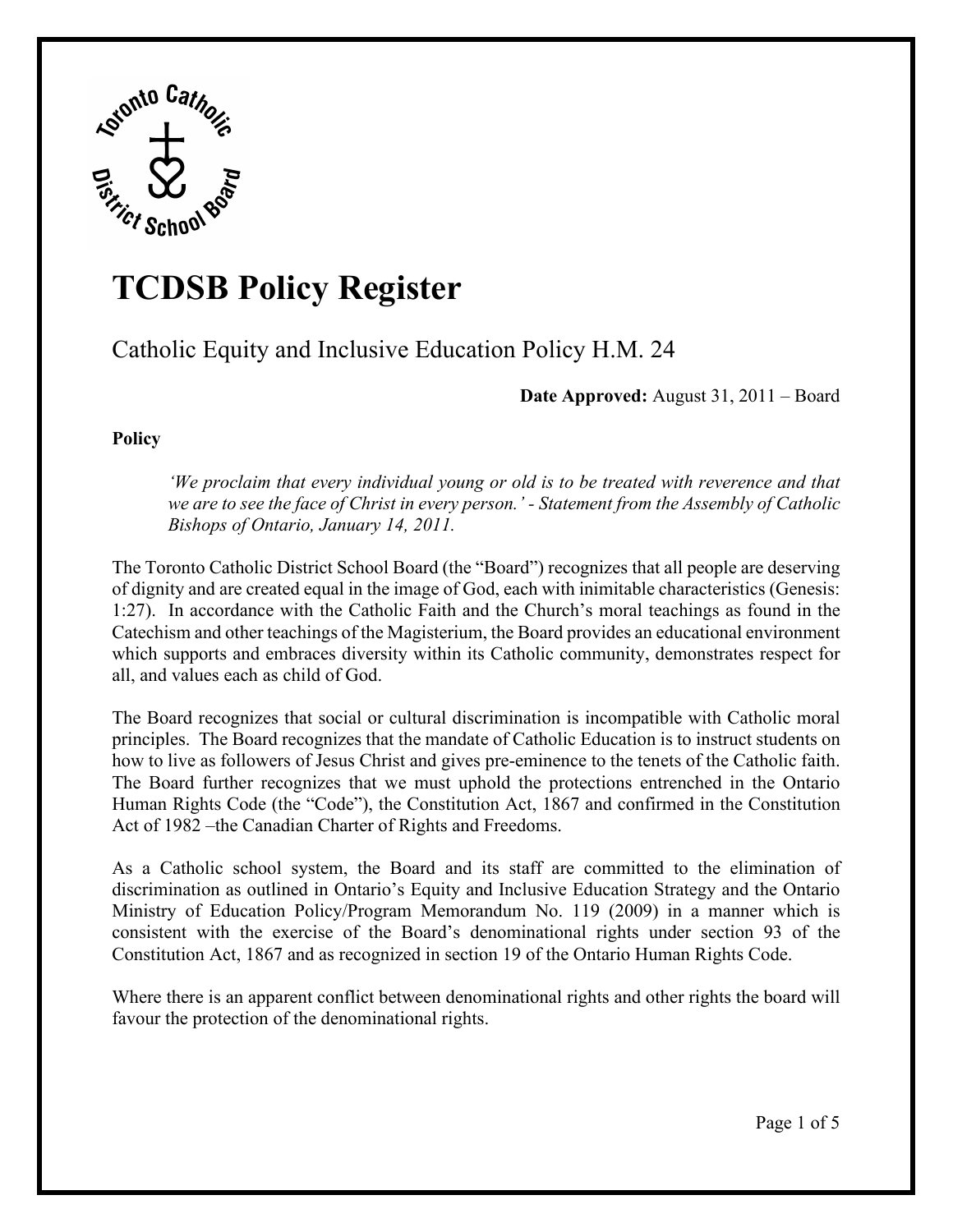

## **Regulations**

1. Consistent with Catholic teachings and denominational rights the Board is committed to serving students, families and staff in its diverse Catholic community by incorporating the principles of equity and inclusive education in all aspects of its policies, programs, procedures and practices.

2. The Board recognizes the importance of anti-racism and anti-harassment policies in promoting and maintaining a Catholic learning and working environment that fosters racial and ethnocultural understanding.

3. The Board is committed to an informed leadership philosophy that inspires, empowers, and supports all stakeholders in our Catholic community to join together to implement institutional practices and behaviours that cultivates a Catholic understanding of equity and inclusion.

4. The Board is committed to providing informed and shared leadership to improve student achievement, well-being and to close achievement gaps for students by identifying, addressing and removing all barriers and forms of discrimination in striving to achieve Ontario Catholic School Graduate Expectations.

5. The Board recognizes that the effective development, implementation and monitoring of equity and inclusive education policies and practices require the involvement of all partners in the Catholic school community.

6. The Board recognizes the critical connection between Catholic student leadership and improved student achievement and will strive to include the student voice in all aspects of the implementation of a Catholic understanding of equity and inclusive education where that voice is in accord with the Catholic faith and the Catholic Church's moral teachings.

7. The Board is committed to establishing and maintaining partnerships with all members of our diverse Catholic community so that their perspectives and experiences are recognized.

8. The Board is committed to assessing and monitoring its progress in implementing the Catholic Equity and Inclusive Education Strategy; to embedding the principles of equity and inclusive education into all Board policies, programs, guidelines and practices; and to communicating these results to the broader community. To that end an annual report will be made to Board on progress made with respect to the Strategy.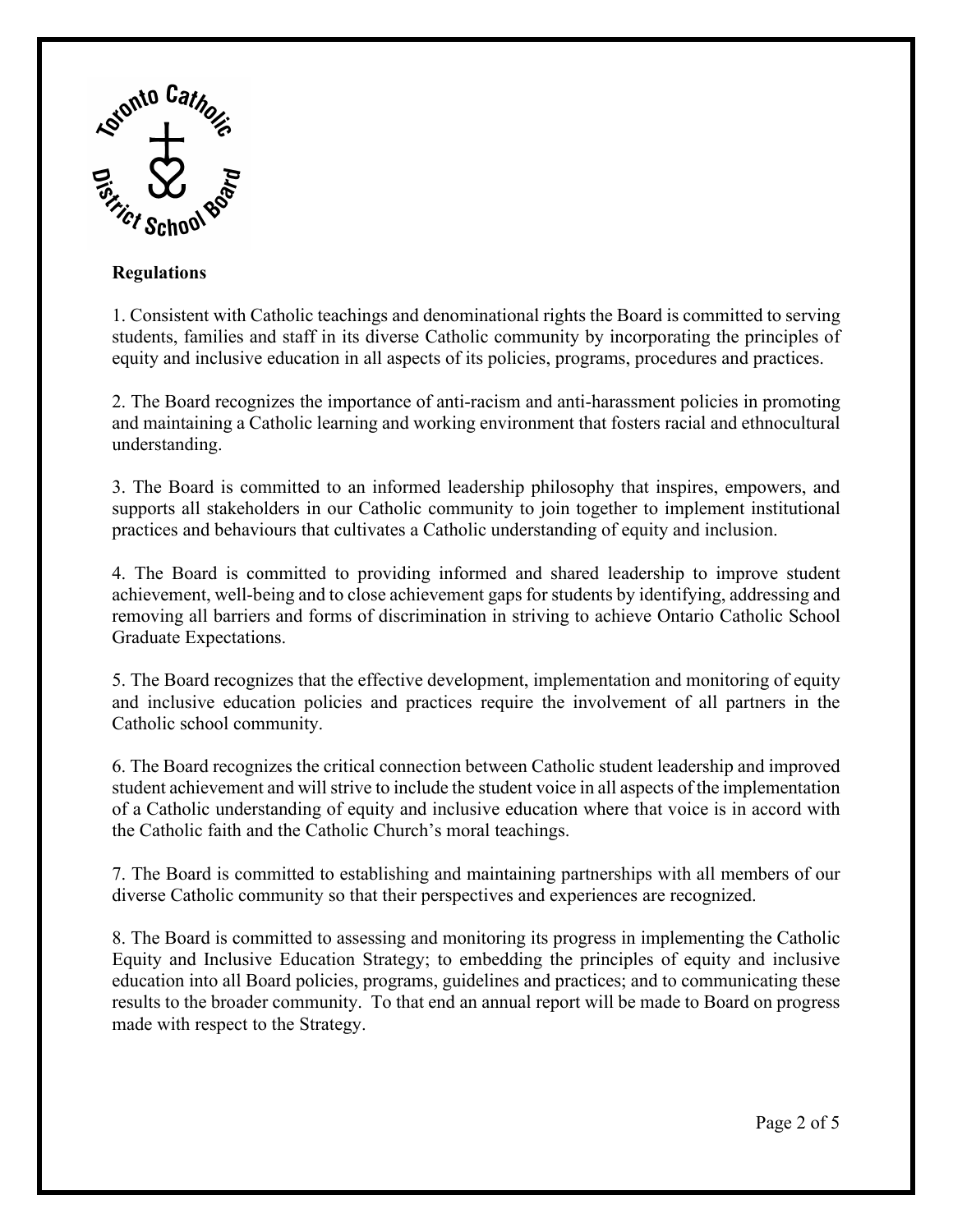

Recognizing that the transmission of our Faith and Faith development is integral to every part of Catholic Education, it is the expectation that all staff in Catholic schools will promote and be informed by the teaching of the Catholic Church.

All students should be able to see themselves reflected in age appropriate curriculum materials with the expectation that students will follow a Christ centred pathway as set out in the Ontario Catholic Graduate Expectations.

9. The Board is committed to the values of freedom of religion and freedom from discriminatory or harassing behaviour based on religion and will take all reasonable steps to provide religious accommodation within the legal rights afforded to the Catholic school system.

10. The Board is committed to the principle that every person within the Catholic school community is entitled to a respectful, positive and Christ-centred school climate where the learning and working environment is free from all forms of discrimination and harassment.

The board is committed to the caring of all students in the spirit of the Gospel.

In an effort to support this commitment all school based groups will adhere to the Ontario Catholic Graduate Expectations.

The board will act to promote vigorously, champion and support the teachings of the Church.

11. The Board, in its delivery of student-centered Catholic educational services, is committed to providing the school community with opportunities to acquire the knowledge, skills, attitudes and behaviours needed to identify and eliminate discriminatory biases and systemic barriers under the Code. Given these opportunities school communities will make decisions which are discerning and in keeping with our Catholic faith in support of a just society that adheres to the common good.

12. The Board is committed to assessing and monitoring its progress in implementing the Catholic Equity and Inclusive Education Strategy; to embedding the principles of equity and inclusive education into all Board policies, programs, guidelines and practices; and to communicating these results to the broader community. To that end an annual report will be made to Board on progress made with respect to the Strategy.

## **Definitions:**

**Accommodation:** An adjustment made to policies, programs, guidelines, or practices, including adjustments to physical settings and various types of criteria, that enables individuals to benefit from and take part in the provision of services equally and to participate equally and perform to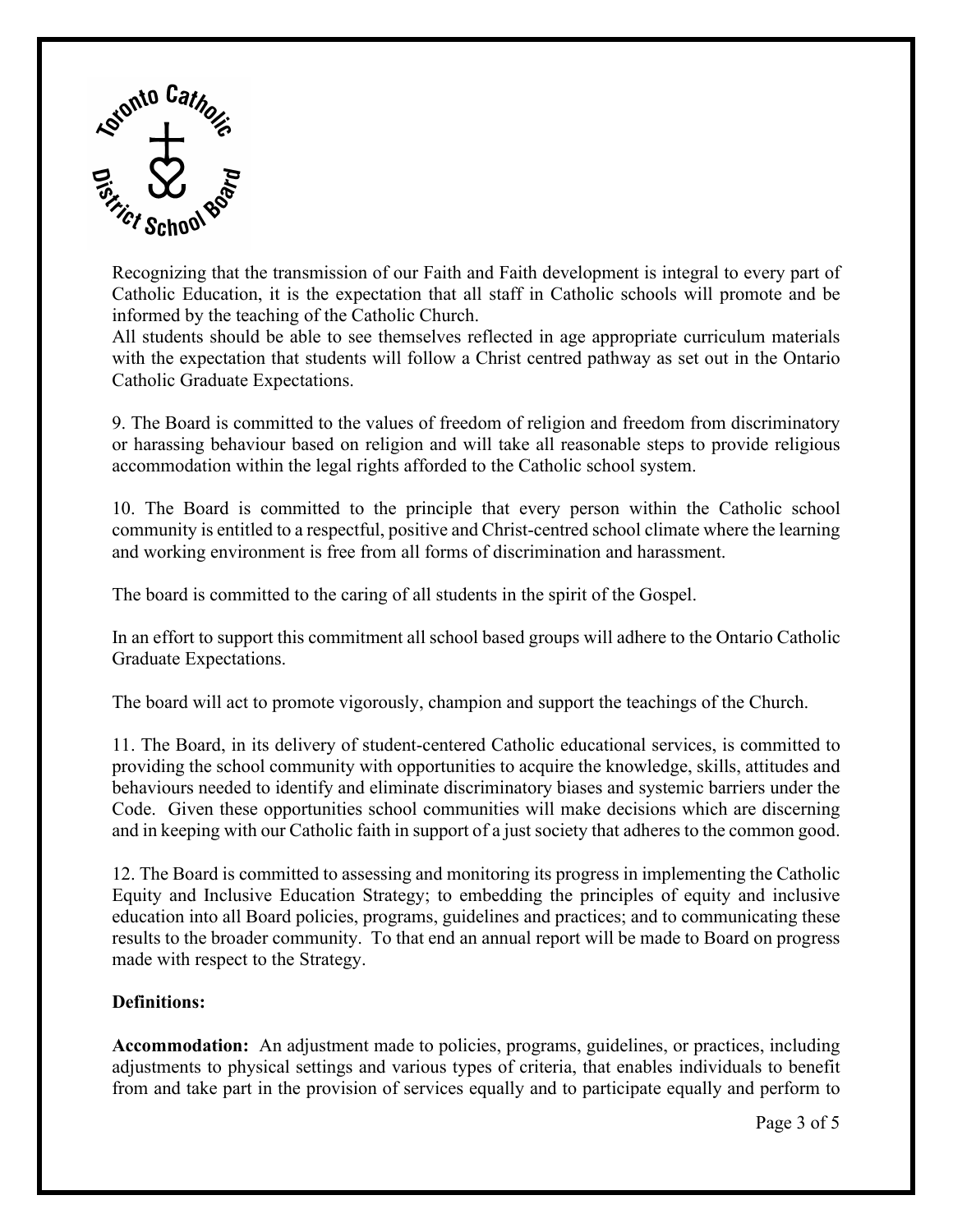

the best of their ability in the workplace or an educational setting. Accommodations are provided so that individuals are not disadvantaged or discriminated against on the basis of the prohibited grounds

**Barrier:** An obstacle to equity that may be overt or subtle, intended or unintended, and systemic or specific to an individual or group, and that prevents or limits access to opportunities, benefits, or advantages that are available to other members of society.

**Bias:** An opinion, preference, prejudice, or inclination that limits an individual's or a group's ability to make fair, objective, or accurate judgements.

**Catechism:** A Church-approved systemic presentation of Catholic faith and of Catholic doctrine issued by the Holy See and updated periodically. Local Ordinaries, taking into account the provisions of the Catechism, may issue local catechisms to be used in their dioceses.

**Creed:** One of the prohibited grounds of discrimination in the Ontario Human Rights Code, interpreted by the Ontario Human Rights Commission to mean "religious creed" or "religion". Creed is "a professed system and confession of faith, including both beliefs and observances or worship" that is "sincerely held" and includes non-deistic belief systems. Creed does not include "secular, moral, or ethical beliefs or political convictions" or "religions that promote violence or hate towards others or that violate criminal law: Individuals who do not belong to a religion or practise any specific faith are also protected by the Code.

**Diversity:** The presence of a wide range of human qualities and attributes within a group, organization, or society. The dimensions of diversity include, but are not limited to, ancestry, culture, ethnicity, gender identity, language, physical and intellectual ability, race, religion, sex, sexual orientation, and socio-economic status.

**Denomination:** A religious organization whose congregations are united in their adherence to its beliefs and practices.

**Discrimination:** Unfair or prejudicial treatment of individuals or groups on the basis of race, ancestry, place of origin, colour, ethnic origin, citizenship, creed, sex, sexual orientation, age, marital status, family status, or disability, as set out in the Ontario Human Rights Code, or on the basis of other, similar factors. Discrimination, whether intentional or unintentional, has the effect of preventing or limiting access to opportunities, benefits, or advantages that are available to other members of society. Discrimination may be evident in organizational and institutional structures, policies, procedures, and programs, as well as in the attitudes and behaviours of individual.